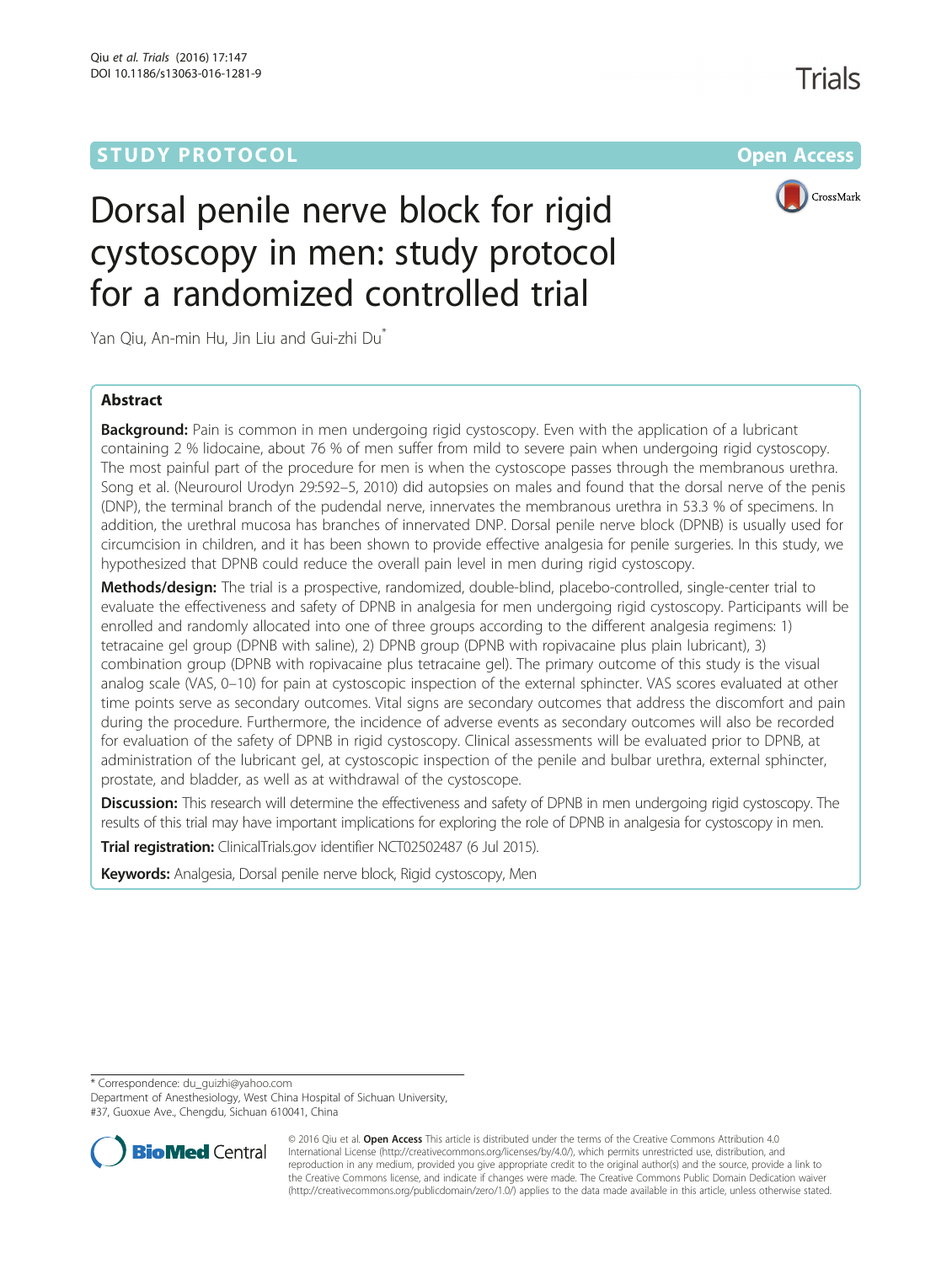# Background

Cystoscopy is a kind of invasive manipulation often used by urologists for diagnosis and treatment of bladder cancer and other lower urinary tract diseases [[1, 2\]](#page-4-0). Flexible cystoscopy cause less discomfort and pain than rigid cystoscopy, but it still cannot replace the rigid cystoscopy technique because of the latter's lower cost and better optical area, and the fact that it is easy to orient [[3\]](#page-4-0).

Pain and discomfort is common in men undergoing rigid cystoscopy. Under general anesthesia, it was reported that 30 % of patients complain of "feeling unwell" within 1 week after rigid cystoscopy [\[4](#page-4-0)]. In outpatient settings, even with application of a lubricant containing 2 % lidocaine, about 76 % of men suffer from mild to severe pain when undergoing rigid cystoscopy, and approximately 27 % of patients could still feel mild to moderate pain 7 days after the procedure [\[5](#page-4-0)].

Since the urethra is longer and narrower in men, cystoscopy generally tends to be more painful for them [[6\]](#page-4-0). The most painful part of the procedure for men is when the cystoscope passes through the membranous urethra [[7](#page-4-0)]. Song et al. [[8](#page-4-0)] performed autopsies on males and found that the dorsal nerve of the penis (DNP), the terminal branch of the pudendal nerve, innervates the membranous urethra in 53.3 % of specimens. In addition, the urethral mucosa is innervated by branches of DNP [\[9](#page-4-0)].

Currently, dorsal penile nerve block (DPNB) is usually used for circumcision in children, and it has been shown to provide effective analgesia for penile surgeries since it was first reported by Kirya and Werthmann in 1978 [[10\]](#page-4-0). To date, whether DPNB could be applied in cystoscopy for analgesia has not been addressed. Since some men have DNP branches innervating the membranous urethra and urethra mucosa, we hypothesized that DPNB could overall reduce the pain level in men during rigid cystoscopy.

# Methods/design

# Trial design

The trial is a randomized, double-blind, placebo-controlled, single-center trial to evaluate the effectiveness and safety of DPNB for analgesia in men undergoing rigid cystoscopy. Participants will be randomized to one of three study groups according to different analgesia regimens: 1) tetracaine gel group (DPNB with saline), 2) DPNB group (DPNB with ropivacaine plus plain lubricant), 3) combination group (DPNB with ropivacaine plus tetracaine gel). The trial scheme is illustrated in Fig. [1.](#page-2-0)

# Ethics

This study was approved by the Clinical Trials and Biomedical Ethics Committee of West China Hospital of Sichuan University (Ref: 20150611) and was registered with the US National Institutes of Health Clinical Trials registry (NCT02502487). This trial will be performed according to the principles of the Declaration of Helsinki (Edinburgh 2000 version). Written informed consent will be obtained from each participant before enrollment.

# Randomization

A set of random numbers for the allocation sequence will be generated using a computerized SPSS software package (version 18; SPSS Inc., Chicago, IL, USA). Sealed, opaque assignment envelopes will be used for allocation concealment. The included participants will be randomly enrolled by sealed envelope and assigned to one of three groups (tetracaine gel, DPNB, or combination group) in a ratio of 1:1:1.

# Blinding

A nurse, who will open the sealed envelopes, will prepare the syringe containing either 0.3 ml/kg of 0.33 % ropivacaine (AstraZeneca Pharmaceutical, Inc., London, UK) or 0.3 ml/kg of saline for DPNB, and 10 ml of 1 % tetracaine gel (Xi'an Lijun Pharmaceutical Co., Ltd., Xi'an, China) or 10 ml of liquid glycerine (YunJia Medical Technology Co., Ltd., Harbin, China) for instillation. The participants, attending anesthesiologist and urologist, as well as the researchers will be not aware of the randomization. The allocation concealment will not be exposed until the final data analysis report is completed.

# Participants

# Study population

Male patients undergoing rigid cystoscopy aged 20–75 years will be recruited from West China Hospital of Sichuan University. The trial will be ongoing from August 2015 to March 2016.

# Inclusion criteria

- American Society of Anesthesiologists (ASA) Physical Status I–II
- Without history of urethral or prostatic surgery
- Without respiration or circulation disorders
- Without chronic pain

# Exclusion criteria

- Allergy to local anesthetics
- Coagulation disorder or usage of antiplatelet drugs
- Infection at the site of DPNB puncture point
- Severe urethral stenosis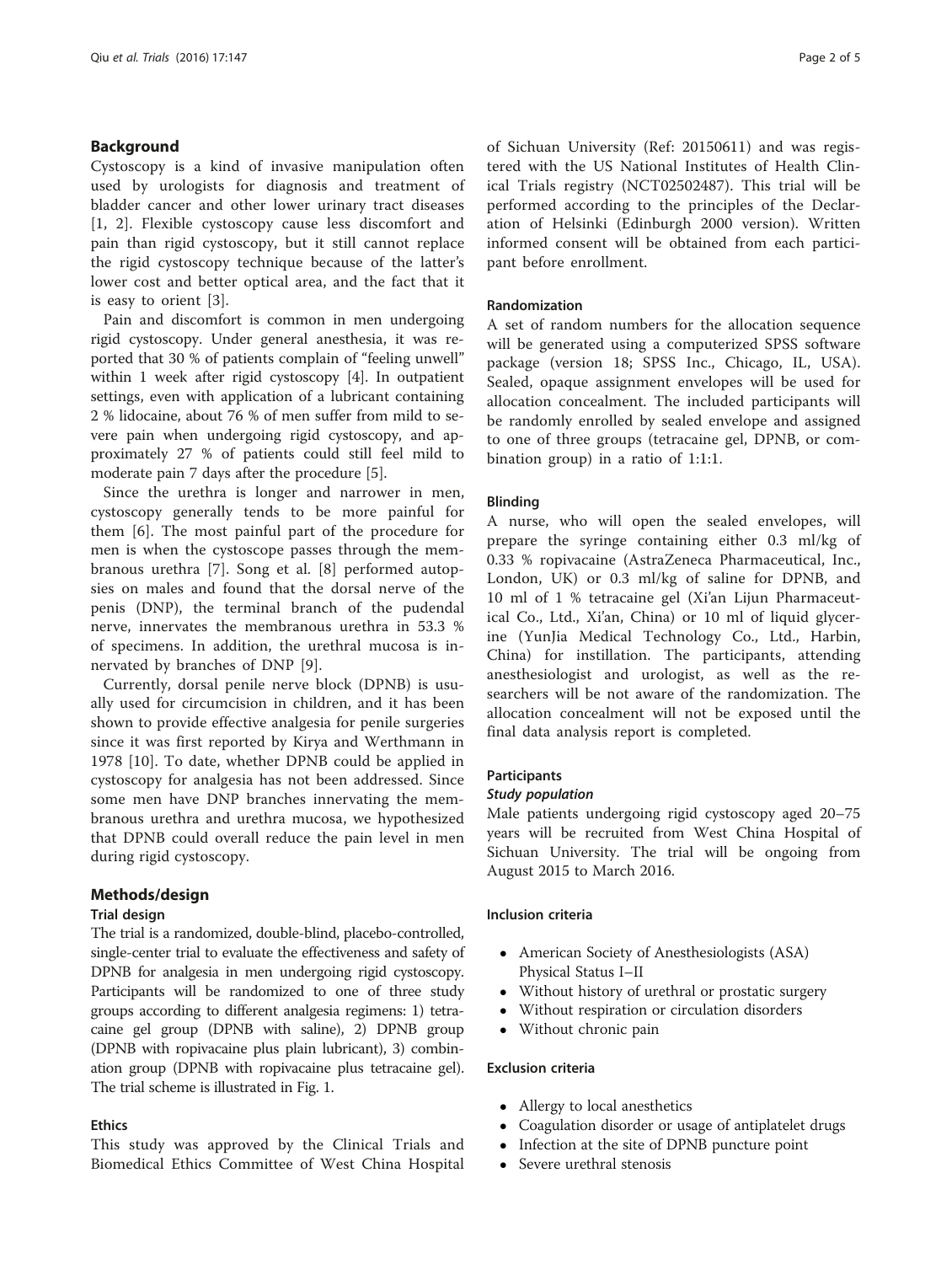<span id="page-2-0"></span>Qiu et al. Trials (2016) 17:147 Page 3 of 5



# Interventions

# DPNB experimental group

For participants randomized to the DPNB group, a DPNB will be performed with a 22-G needle and 0.3 ml/kg of 0.33 % ropivacaine. After skin preparation and palpation of the arch of the lower border of the symphysis pubis, the base of the penis is gently pulled down and the needle is inserted on either side of the midline just distal to the inferior ramus of the pubic bone. The needle is advanced slowly, towards the center of the penile shaft, until loss of resistance is felt as it penetrates Scarpa's fascia, where the local anesthetic is deposited equally on each side. All blocks will be performed by only one experienced attending anesthesiologist, who is good at the block procedure. Five minutes after DPNB, 10 ml of liquid

glycerine will be instilled in the DPNB group at least 3 min before rigid cystoscopy.

# Experimental group using combination of DPNB and tetracaine gel

In the DPNB and tetracaine gel combination group, a DPNB with 0.33 % ropivacaine (0.3 ml/kg) is performed as in the DPNB group. Five minutes after the DPNB, tetracaine gel is instilled, with a minimum dwell time of 3 min, before rigid cystoscopy.

# Tetracaine gel control group

For men in the tetracaine gel group, DPNB is performed with saline. Five minutes after DPNB, tetracaine gel is instilled, with a minimum dwell time of 3 min, before rigid cystoscopy.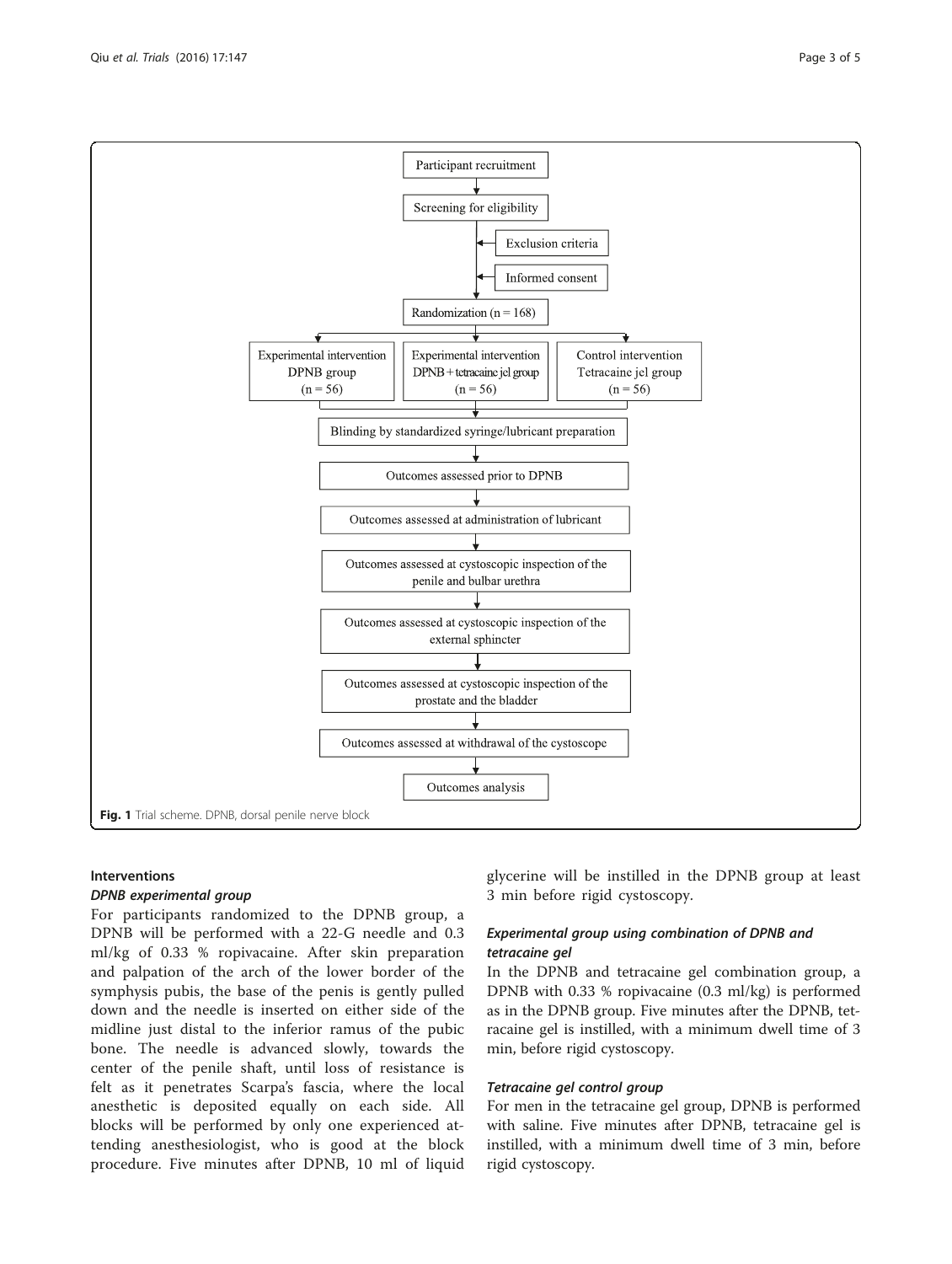# **Outcomes**

#### Primary outcome

The primary outcome of this study is intensity of pain measured by a visual analog scale (VAS) at cystoscopic inspection of the external sphincter. VAS is an internationally recognized pain scale with 11 points, ranging from 0 (no pain) to 10 points (maximal pain). Pain can be rated as the following categories: no pain (0 points), mild pain (1–3 points), moderate pain (4–6 points), and severe pain (7–10 points). Participants will be well educated regarding the VAS once enrolled and asked to rate their pain level during the study.

#### Secondary outcomes

VAS scores, assessed prior to DPNB (baseline), at administration of lubricant, at cystoscopic inspection of the penile and bulbar urethra, the prostate and the bladder, and at withdrawal of the cystoscope, serve as secondary outcomes. Additionally, vital signs (heart rate, blood pressure, breath rate, and pulse oxygen saturation) are secondary outcomes that consider the discomfort and pain during the procedure and will be evaluated at the same time points as the VAS evaluation. Furthermore, the incidence of adverse events (penile hematoma, penile erection, autonomic movement and local anesthetic toxicosis) as secondary outcomes will also be recorded from the beginning of DPNB to the end of cystoscopy for evaluation of the safety of DPNB in rigid cystoscopy.

#### Data collection

Each participant's characteristics such as age and body weight as well as ASA grade, durations of DPNB and rigid cystoscopy, VAS scores, vital signs, and the incidence of adverse events during rigid cystoscopy will be recorded in a designed data form by an investigator.

#### Sample size

The sample size calculation was based on the primary outcome, the intensity of pain measured on the VAS at cystoscopic inspection of the external sphincter. There are no data regarding VAS score for men when the rigid cystoscope passes through the membranous urethra. We therefore conducted a pilot study to determine the sample size prospectively. Based on our pilot data and literature relevant to pain during male rigid cystoscopy [\[11](#page-4-0)], assuming a standard deviation (SD) of 2.6, an α of 0.05, and a power of 90 %, 56 patients in each group are required to demonstrate a clinically relevant difference of 1.6 units in VAS score at cystoscopic inspection of the external sphincter.

## Statistical analysis

Statistical analysis will be performed with the SPSS (version 18; SPSS Inc., Chicago, IL) and SAS (version 9.3; SAS Inst. Inc., Cary, NC). All statistical tests will be two-sided, and the level of significance will be set at 0.05. Data with a normal distribution will be expressed as mean ± SD and tested by one-way ANOVA with Dunnett's post hoc test as appropriate. Continuous data without a normal distribution will be expressed as median with interquartile range and analyzed using the MIXED procedure of the SAS statistical program for repeated measures followed by Tukey-Kramer adjustments.

# **Discussion**

Cystoscopy plays an important role in both diagnosis and treatment in urology. The rigid cystoscope is still applied in many health care centers because of its lower cost and better optical area and because it is easy to orient compared with flexible devices. However, due to the stiffness of the rigid cystoscope sheath, there is discomfort and even pain resulting from the friction between the wall of the urethra or bladder mucosa and the sheath, and patients sometimes cannot finish the cystoscopy, leading to misdiagnosis or missed diagnosis of the disease [[1, 2](#page-4-0)]. Recently, topical intraurethral lidocaine gel, which is used as a local anesthetic, is most commonly used in clinics to ease the pain of the patients, and this gel also could play a role in lubricating the urethra. However, some reports indicated that pain and discomfort is common in men undergoing rigid cystoscopy even with topical administration of local anesthetic or under general anesthesia [[4](#page-4-0)–[6](#page-4-0)]. Thus, an effective analgesia regimen seems to be urgent for men undergoing rigid cystoscopy.

Men suffer more pain than women in cystoscopy. The most painful part of the procedure for men is when the cystoscope passes through the membranous urethra [\[7](#page-4-0)]. Since evidence suggests that some men have DNP branches innervating the membranous urethra and urethra mucosa, could DPNB be effective in relieving the pain for men undergoing rigid cystoscopy, especially when the cystoscope passes through the membranous urethra? To address this question, we designed this trial to evaluate the effectiveness and safety of DPNB for analgesia in men undergoing rigid cystoscopy. The results of this trial may have important implications for exploring the role of DPNB in analgesia for cystoscopy in men.

# Trial status

The trial is currently in recruitment phase. Trial completion is expected by March 2016.

#### Abbreviations

ASA: American Society of Anesthesiologists; DNP: dorsal nerve of the penis; DPNB: dorsal penile nerve block; SD: standard deviation; VAS: visual analog scale.

#### Competing interests

The authors declare that they have no competing interests.